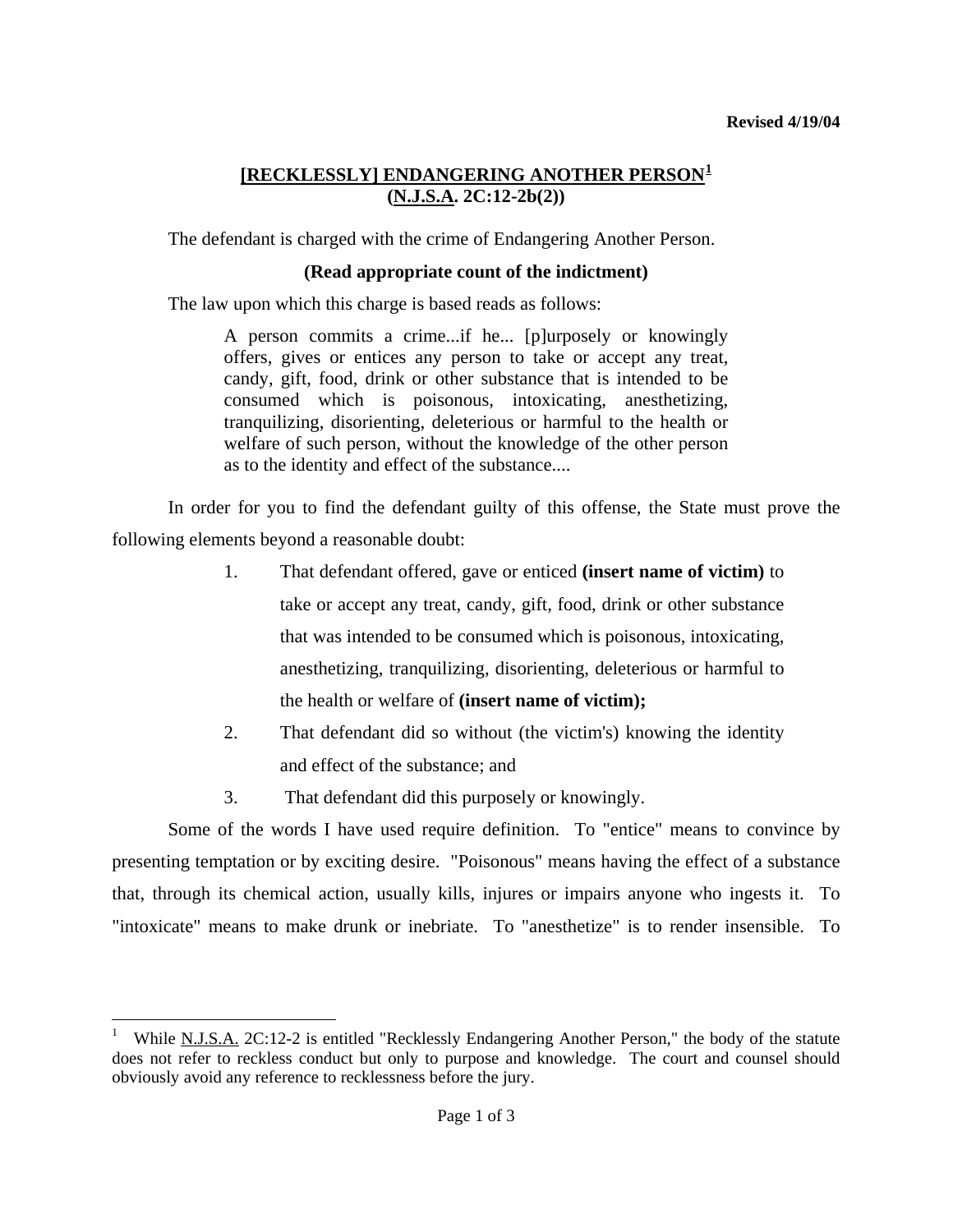#### **[RECKLESSLY] ENDANGERING ANOTHER PERSON (N.J.S.A. 2C:12-2b(2))**

"tranquilize", as used here, is to render calm and peaceful by the use of substances. To "disorient" is to confuse. "Deleterious" means having the tendency to injure or harm.  $2$ 

A person acts purposely with respect to the nature of his/her conduct or a result thereof if it is a person's conscious object to engage in conduct of that nature or to cause such a result. A person acts purposely with respect to attendant circumstances if a person is aware of the existence of such circumstances or a person believes or hopes that they exist. One can be deemed to be acting purposely if one acts with design, with a purpose, with a particular object, if one really means to do what he/she does.<sup>[3](#page-1-0)</sup>

A person acts knowingly with respect to the nature of his/her conduct or the attendant circumstances if a person is aware that his/her conduct is of that nature, or that such circumstances exist or a person is aware of a high probability of their existence. A person acts knowingly with respect to a result of his/her conduct if a person is aware that it is practically certain that his/her conduct will cause such a result. One is said to act knowingly if one acts with knowledge, if one acts consciously, if he/she comprehends his/her acts.<sup>[4](#page-1-1)</sup>

Purpose and knowledge are conditions of the mind that cannot be seen and that can often be determined only from inferences from conduct, words, or acts. It is not necessary for the State to produce a witness to testify that the defendant stated that he/she acted with a particular state of mind. It is within your power to find that proof of purpose or knowledge has been furnished beyond a reasonable doubt by inferences that may arise from the nature of the acts and circumstances surrounding the conduct in question.

If you find that the State has proven every element beyond a reasonable doubt, then you must find defendant guilty. If, however, the State has failed to prove any element beyond a reasonable doubt, then you must find defendant not guilty.

## **[CHARGE WHERE APPROPRIATE]**

If, and only if, you find the defendant guilty of the crime charged beyond a reasonable doubt, you must proceed to determine whether the State has also proven beyond a reasonable

 $\overline{a}$ 

<span id="page-1-2"></span> $2\degree$  The definitions provided are dictionary definitions of words of common understanding.

<span id="page-1-0"></span><sup>3</sup> N.J.S.A. 2C:2-2b(1).

<span id="page-1-1"></span><sup>4</sup> N.J.S.A. 2C:2-2b(2).